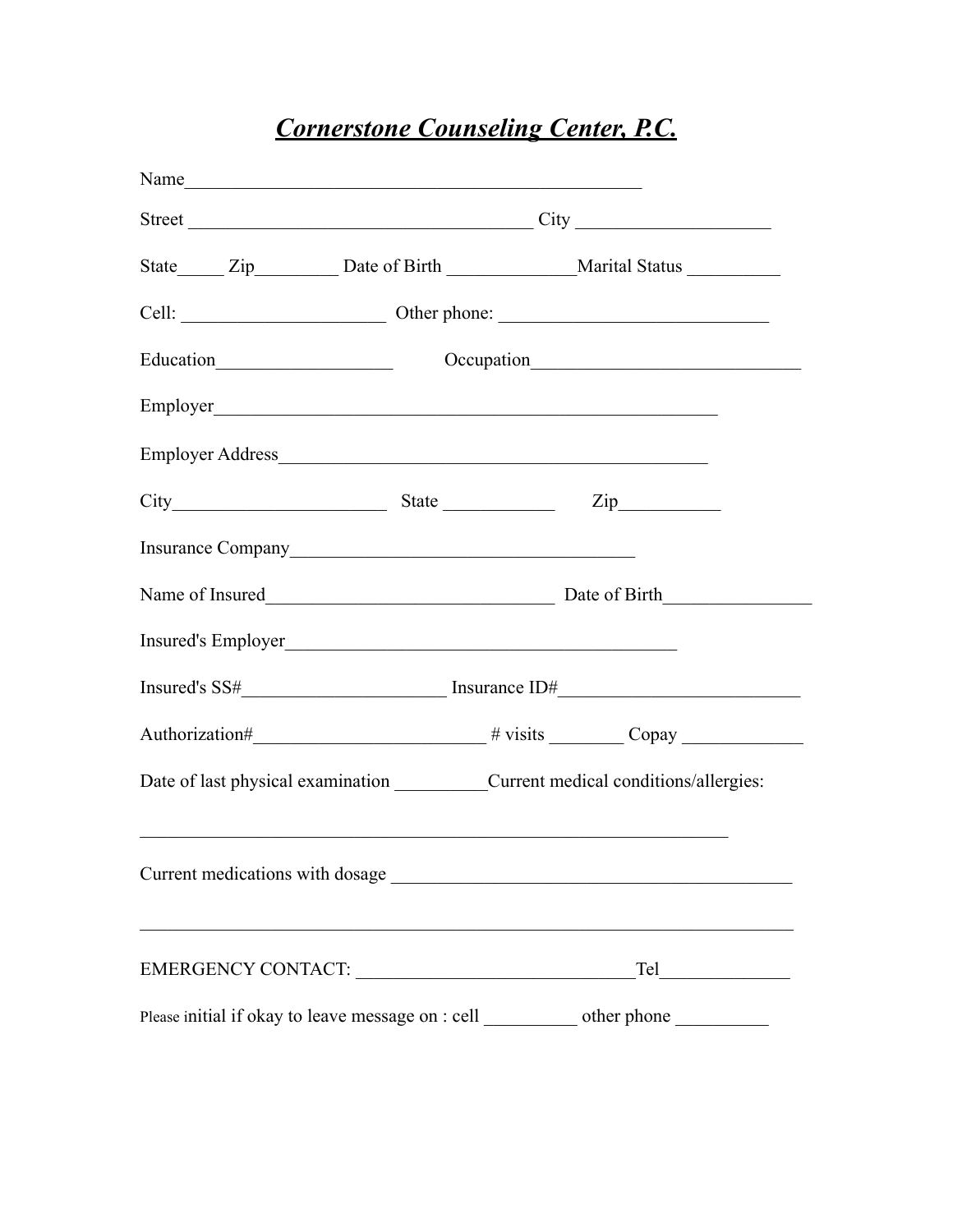# *INFORMED CONSENT*

Please read the following very carefully. If you have any questions, please ask your therapist. Our goal is to help you solve the issues that brought you here.

### *Confidentiality:*

We recognize that informed consent about your treatment and your privacy are important. Thus, we assure your total confidentiality, unless you authorize us in writing to release information. The following instances are exceptions:

- In cases of child or elder abuse
- With the presumption of imminent harm to yourself or to another
- To comply with a court order demanding our records
- For purposes of professional consultation with members of our agency
- To pursue payment or seek authorization to render services as required by your payor (Insurance company, HMO, PPO, EAP etc.) This may include calling, mailing or faxing treatment reports as required for continued authorization of services.
- To pursue payment for unpaid accounts

### *Payment:*

- It is your responsibility to understand the procedures and the limits of your plan. Your insurance company sets the amount that we receive and the co-payment or deductible that you owe. These are due at the time of service.
- If for any reason your insurance company denies payment, you are responsible for the full fee.
- Scheduling an appointment means professional time is reserved for you. At least 24 hours notice is required to cancel an appointment.

**For any missed or cancelled appointments without 24 hours notice, a \$25 fee is assessed to you. Insurance does not cover this.** 

- Telephone consults cannot be billed to your insurance company. We do not charge for telephone consults lasting less than 5 minutes. Telephone consults of more than 5 minutes with you or someone that you authorize, are billed to you at the rate of \$70 per hour after the first five minutes.
- Written reports for you or to someone that you authorize are billed at the rate of \$70 per hour.
- If you use a credit card with us, be aware that Cornerstone Counseling will appear on your credit card statement. You may also receive an electronic receipt with our name.
- If you are not using health insurance you agree to pay \$ per session due at the time of service.

**Treatment Planning**: Your therapist will discuss your treatment plan with you and answer all questions you may have about the rationale and duration of treatment.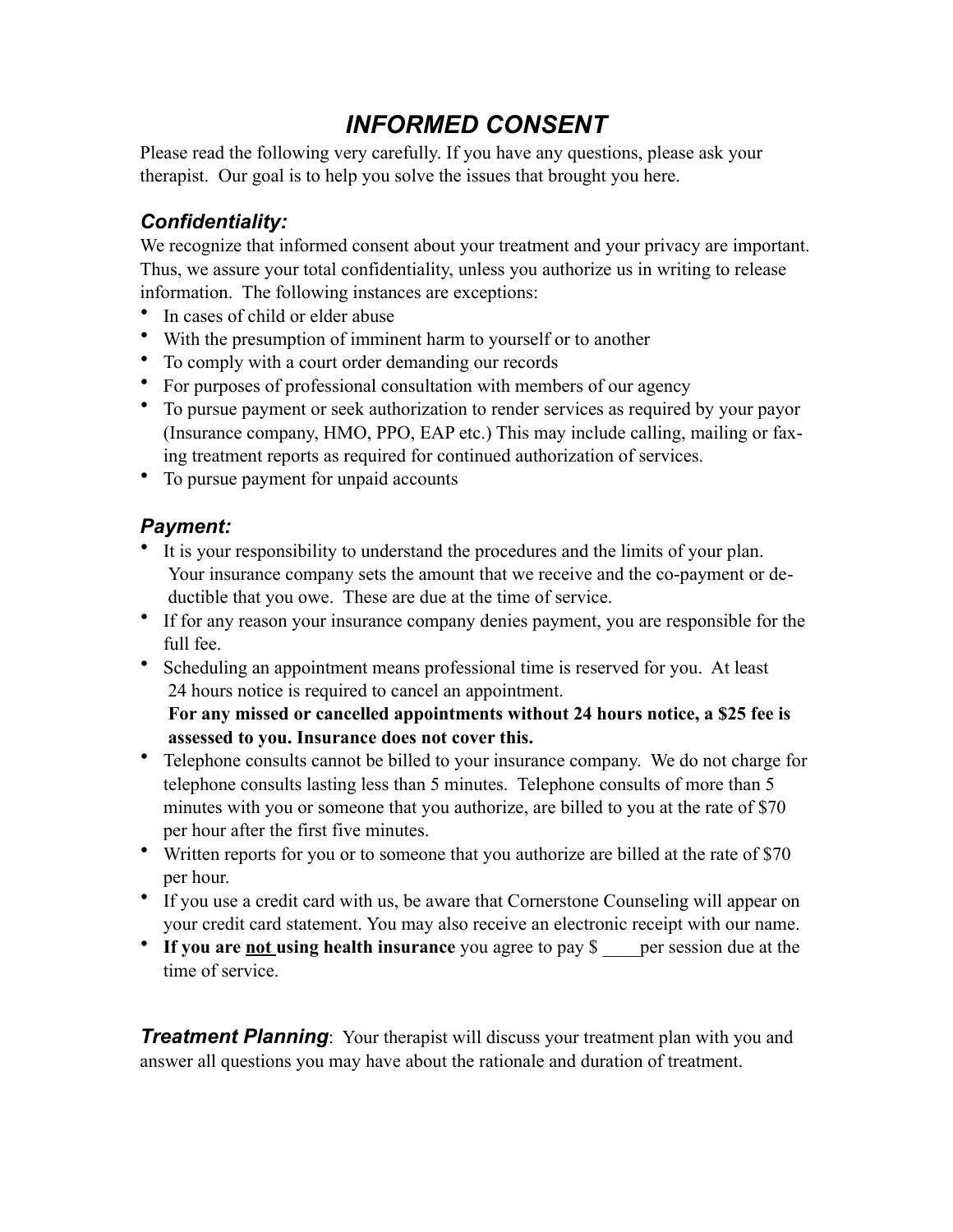## *Communications Policy*

#### *Contact:*

When you need to contact us for any reason, these are the most effective ways to get in touch in a reasonable amount of time:

- By phone Dr. Raymond Arsenault 978-985-4083 or Cynthia Arsenault 978-828-8232
- You may leave messages on our confidential voicemail
- By secure text message (see below for details.)
- If you wish to communicate with us by normal email or normal text message, please read and complete the Consent For Non-Secure Communications form included with these office policies.

Cornerstone subscribes to the following service(s) that can allow us to communicate more privately through the use of encryption and other privacy technologies. Neither costs you money, but each requires some setup before they can be used. Please ask if you would like to use any of these services:

- Secure text messaging through WhatsApp
- Secure online video chat software through Doxy.me

If you need to send a file such as a PDF or other digital document*,* please print and FAX it to our secure fax at 978-372-7563.

Please refrain from making contact using social media messaging systems such as Facebook Messenger or Twitter. These methods have very poor security and we don't respond to them.

It is important that we be able to communicate and also keep the confidential space that is vital to therapy. Please speak with us about any concerns you have, regarding preferred communication methods.

#### *Response Time*

We may not be able to respond to your messages and calls immediately. For voicemails and other messages, you can expect a response within 6 hours (weekends are excepted from this timeframe.) We may occasionally reply more quickly than that or on weekends, but please be aware that this will not always be possible. Be aware that there may be times when we are unable to receive or respond to messages, such as when out of cellular range or out of town.

#### *Emergencies*

#### *If you are ever experiencing a dangerous or life-threatening emergency, please call 911.*

If you need to contact us about an emergency, the best method is by phone: Dr. Raymond Arsenault 978-985-4083 and/or Cynthia Arsenault 978-828-8232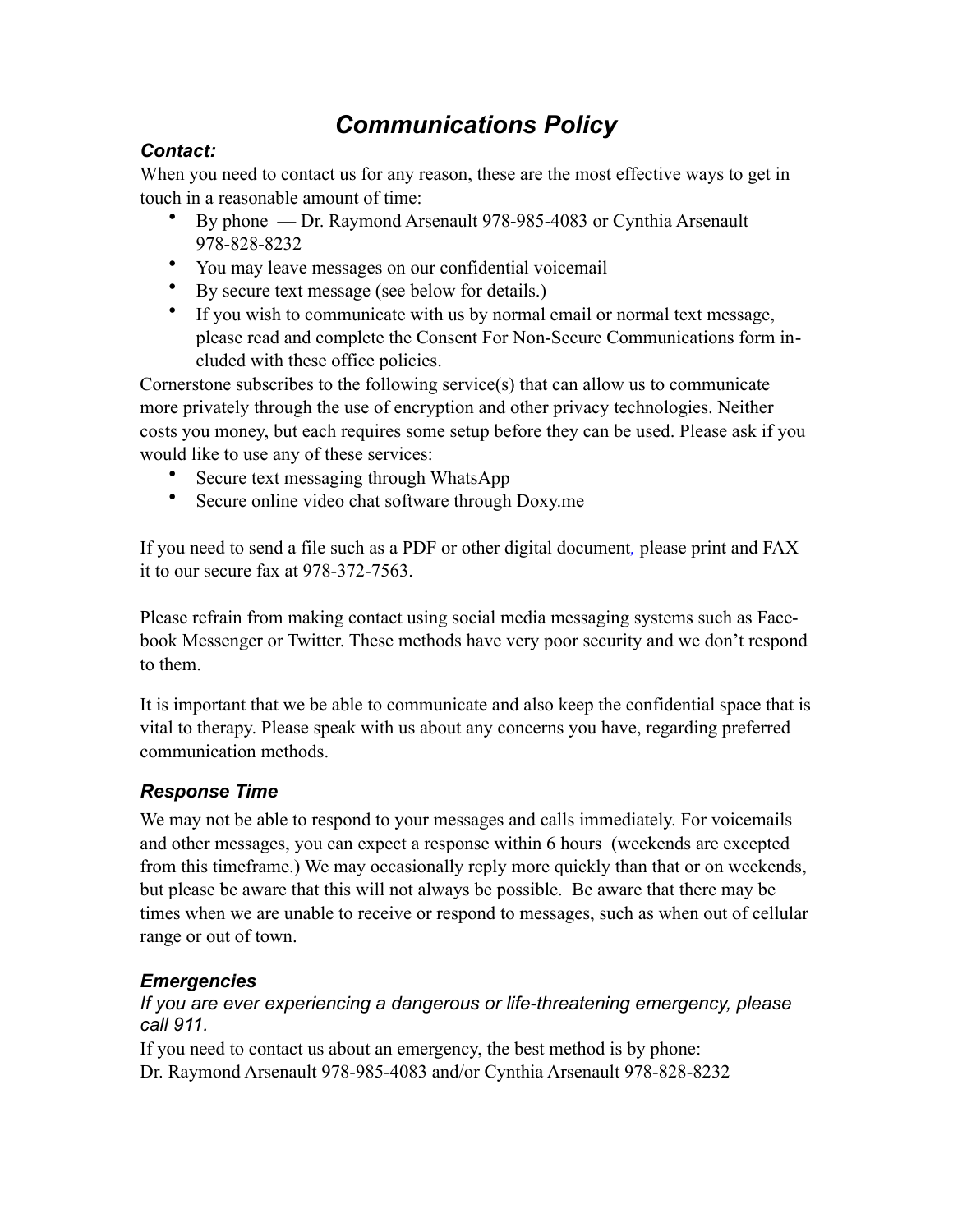- If you cannot reach us by phone, please leave a voicemail and then follow up with a secure text message.We make every effort to respond immediately in these
- situations, but there are times when we cannot. If you cannot wait for us to respond, go to a local hospital immediately and ask for the on-call mental health provider and have them contact us as well.
- Please note that SMS (normal phone text messages) are not designed for emergency contact. SMS text messages occasionally get delayed and on rare occasions may be lost. So, please refrain from using SMS as your sole method of communicating with us in emergencies.

#### *Disclosure Regarding Third-Party Access to Communications*

Please understand that when we use electronic communications methods, such as email, texting, online video, and others, there are various technicians and administrators supporting these services who may have access to the content of our communications. Of special consideration are work email addresses. If you use your work email, your employer may access your email communications. There may be similar issues involved in school email or other email accounts associated with organizations that you are affiliated with. Additionally, people with access to your computer, mobile phone, and/or other devices may also have access to your email and/or text messages. Please consider the consequences should anyone access the messages we exchange with each other.

*Telehealth:* Most insurance companies allow treatment via video conferencing. This can be helpful during inclement weather, and for various situations that prevent a face to face meeting. Should a telehealth session occur, the following applies.

We utilize an approved HIPAA compliant video conferencing portal. We will assist you in gaining access.

Telehealth sessions insure the same confidentiality during the session and for subsequent record keeping. No video or audio recordings will be made of any session.

Communication during telehealth sessions is encrypted to protect it from being accessed by anyone but you and your therapist.

You are responsible for protecting your own confidentiality in telehealth sessions by choosing a private and secure setting.

In the event of a technical failure your therapist will contact you by phone to reschedule. You will have the same copayment and deductible that you have for face to face sessions. There will be the same \$25 fee for missing a teleheath session without 24 hours notice. All other professional matters such as referrals, coordination of care, and release of information, will be handled just as they would in face to face treatment.

Your signature below acknowledges that you have read, understand  $\&$  agree to the above.